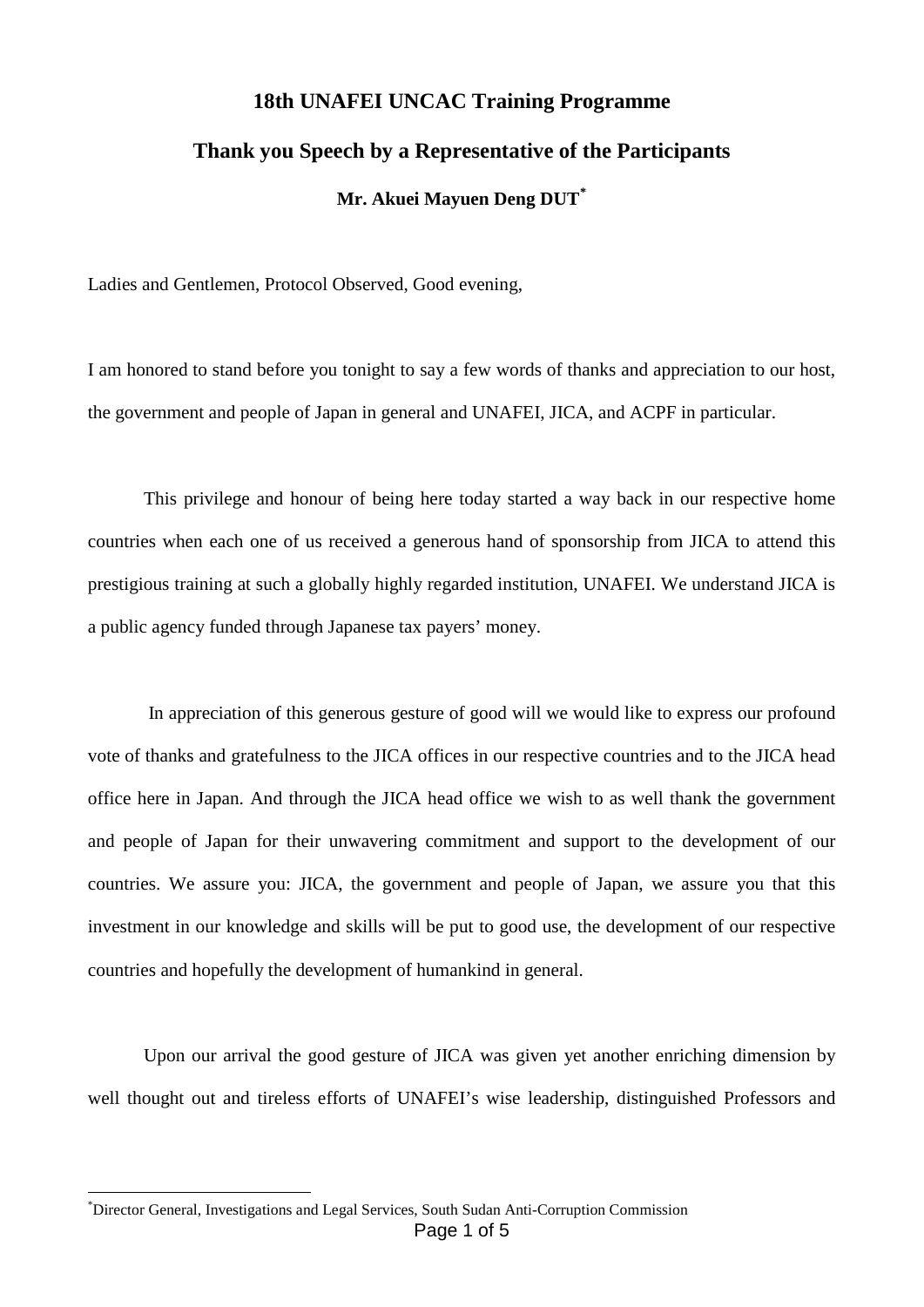kind, supportive staff. As a matter of fact, every component of the Training was well planned and calculated to make our learning experience and indeed our stay in Japan enjoyable and exiting.

The course brought together different jurisdictions, nineteen countries in total. These countries are represented by a wide shade of criminal justice practitioners ranging from honourable judges, prosecutors and an array of law enforcement agencies including, among others, police and anticorruption authorities. This wide ranging representation has enriched discussion and knowledge sharing. It was indeed a well thought out plan to explore different angles of knowledge and practice for combating corruption.

Visiting Experts were procured to share their extensive knowledge and experience with the participants. This, in our view, added an especially valuable seasoning and dressing to the programme. All the visiting experts were carefully selected, and the topics of their presentations gave a holistic dimension and broadened understanding of the training theme.

In a show of warm and generous hospitality to the participants, we were on many occasions treated to lavish and blissful reception parties by ACPF. Memories drawn from these reception parties will linger in our memories for a very long time, I believe.

This is so not only because of the nice catering and the luxurious, refined surroundings in which these parties were always held, but the warmth and spirit of the reception spoke volumes of the level of kindness of ACPF members and indeed the Japanese people.

It was specifically quite impressive and inspiring to see senior citizens and dignitaries of the society dedicating their resources and precious time in championing an important public affair such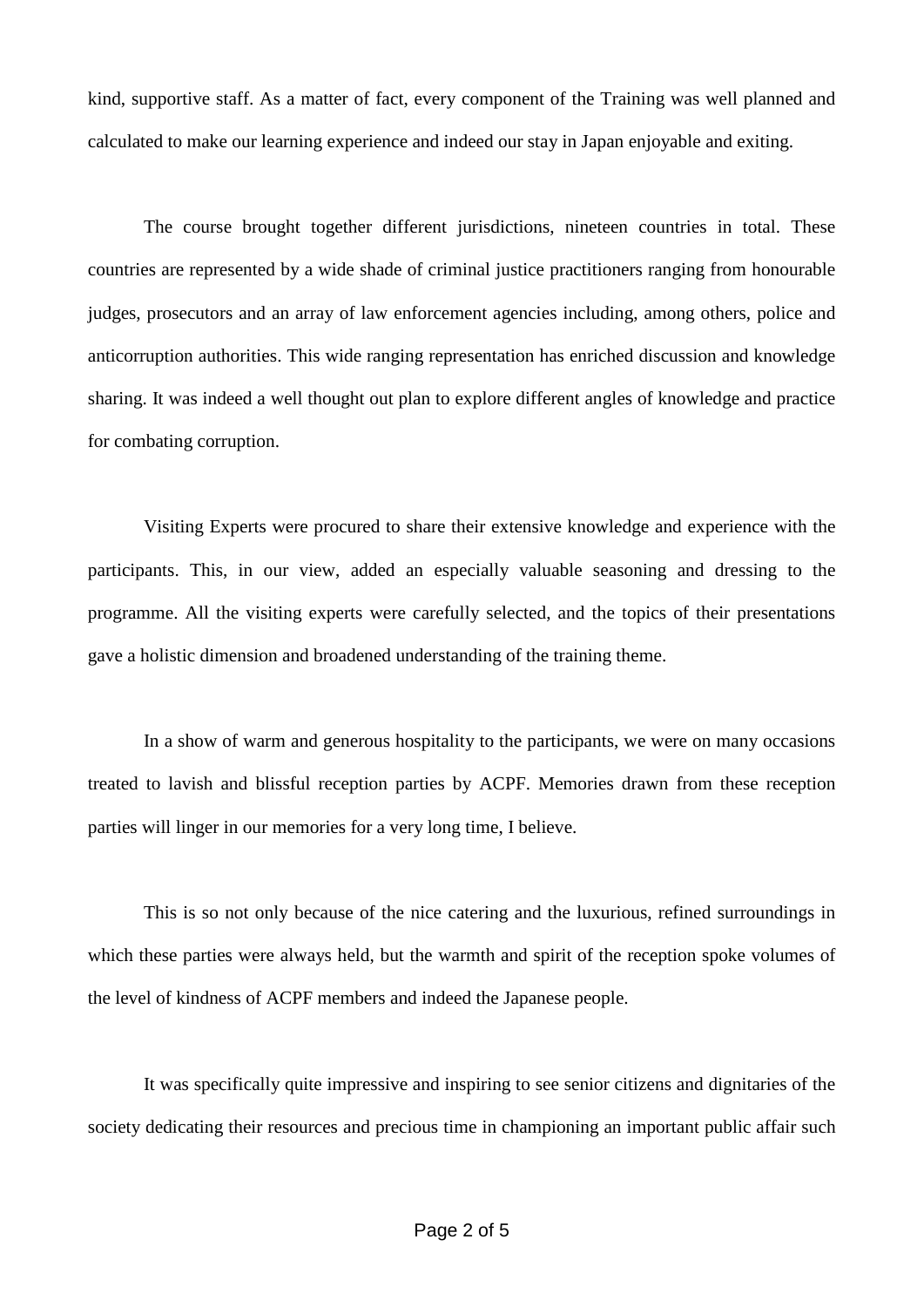as crime prevention. We are indebted to you for the profound show of kindness and true leadership. We wish you all the very best in your good endeavours.

.

Our Japanese colleagues as well have done their part in ensuring that we don't feel lonely or bored. They have gone a step further to let us enjoy the feel of Japanese blessings, culture and beauty. Colleagues, we are grateful for your good work.

We are grateful and thankful to you all, and specifically we are grateful to the Programming Officer, Professor Hirose, and his team for leaving no stone unturned to make sure that the participants were well looked after.

Because of your kindness and generosity, we will not be going home only with the few kilos of weight that we gained during our stay here, but more importantly we will carry along with us the valuable knowledge and experience your imparted on us. We are looking forward to invest this in our systems and colleagues.

Last but not least allow me to salute the people of this great country, Japan, for their ardent, resilient and determined personality. Hearing or reading about the nuclear devastation that befell Hiroshima on August 6, 1945 is one thing and coming into direct contact with that history through visiting the sites and meeting a survivor, is quite another. The harrowing tale by the survivor and the gruesome pictures of the immediate aftermath's devastation of the atomic blast were horrific to say the least. Yet the city and the people of Japan remained strong and managed to emerge from this. Seeing the pictures of the city and how the development was picking up pace just few years after the catastrophe, speak volumes of the greatness of this nation. Quite remarkably, from the surviving victims to the ordinary citizen you feel reconciliation has a strong hold on their hearts and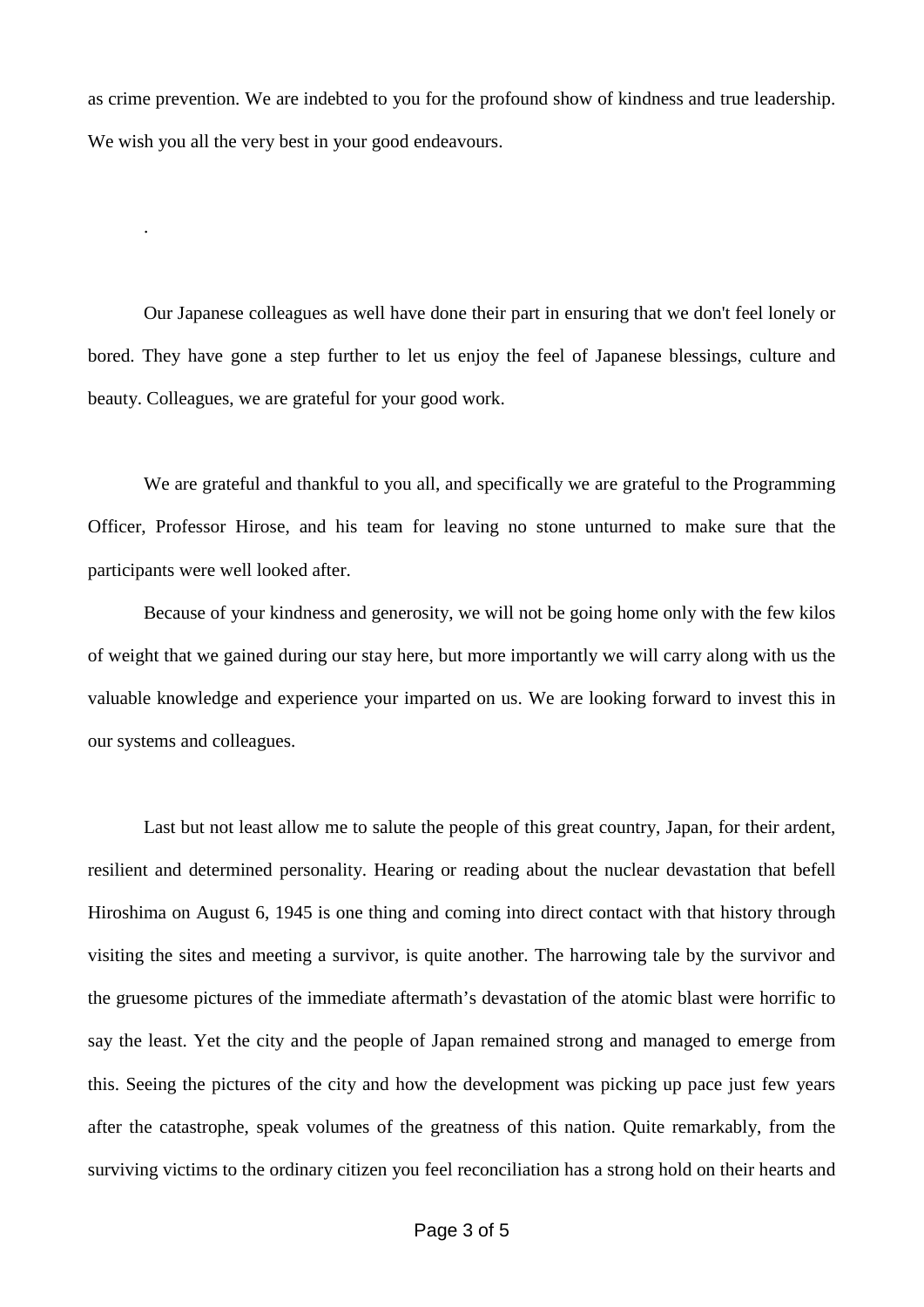souls. All in this great city, Hiroshima, seem to be sending one clear and loud message of peace and harmony.

We stand in solidarity with the people of Japan in general and the victims of the atomic bomb in particular. It is our sincere wish that the list of the names of the victims that keeps growing shall stop from doing so and that Japan and indeed humanity will never see such a horrific abomination again.

On a positive note, our visit to Kyoto, the ancient capital of Japan, was soul lifting. We came to understand that choosing Kyoto to be the cradle of global action on the environmental "Kyoto Protocol" was not arbitrary. Although our visit to Kyoto was short, we were able to appreciate the beauty of the city with its iconic shrines and temples of great religions, Shinto and Buddhism, living side by side in a remarkable harmony befitting the people of God.

On our way back to our respective countries, we shall be laden with many good things we acquired here in Japan: knowledge and experience; friendships we have forged among ourselves; aspects of the rich culture of the Japanese people as well as souvenirs we bought for ourselves and our loved ones. We wholeheartedly thank all of you for affording us the opportunity and making our time in Japan enjoyable and fruitful. It is our sincere wish that we equally have left something memorable behind. Specifically, we hope we have managed to positively contribute to knowledge co-creation, the ultimate objective of this Programme.

Once more thank you all for your support during our stay in Japan. We wish you all the very best in your future endeavours.

And on a personal note I wish our Japanese colleagues well in their stay and in a special way I wish each and every overseas colleague a safe journey back home and a very good luck in his/ her public and private life.